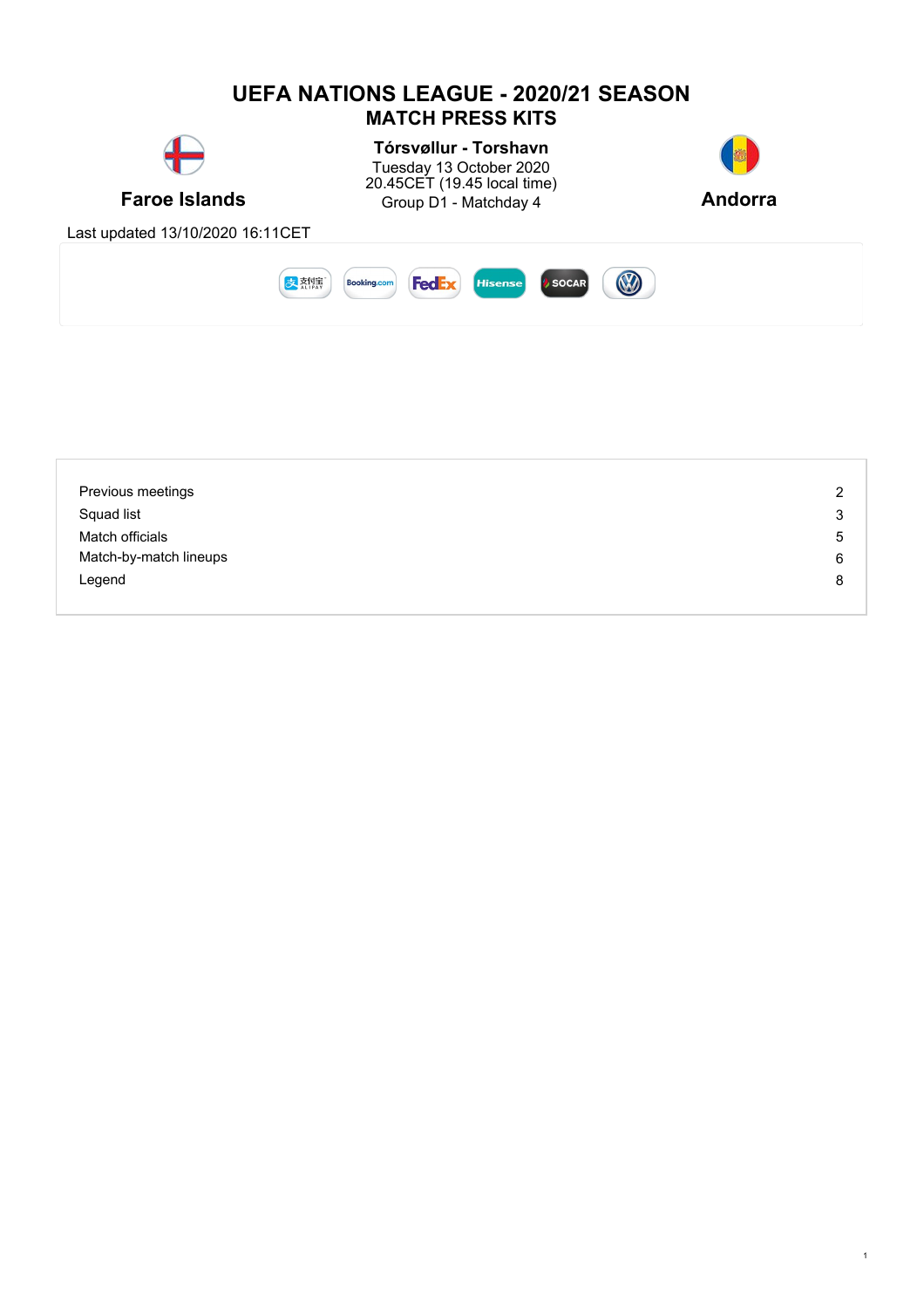# **Previous meetings**

## **Head to Head**

## **UEFA Nations League**

| <b>Date</b> | <b>Stage</b><br>reached            | <b>Match</b>                    | <b>Result</b> | Venue            | <b>Goalscorers</b>   |
|-------------|------------------------------------|---------------------------------|---------------|------------------|----------------------|
| 06/09/2020  | $\sim$ $\sim$ $\sim$ $\sim$<br>∼-' | <b>Faroe Islands</b><br>Andorra |               | Andorra la Vella | . Olsen 31<br>$\sim$ |

## **FIFA World Cup**

| <b>Date</b> | <b>Stage</b><br>reached | <b>Match</b>                               | <b>Result</b> | <b>Venue</b>     | <b>Goalscorers</b> |
|-------------|-------------------------|--------------------------------------------|---------------|------------------|--------------------|
|             |                         | 03/09/2017 QR (GS) Faroe Islands - Andorra | i -0          | ⊺orshavn         | Rólantsson 31      |
|             |                         | 25/03/2017 QR (GS) Andorra - Faroe Islands | $0 - 0$       | Andorra la Vella |                    |

|               |                                               |                            |                | Qualifying |                |                  | Final<br>tournament |  |                                        | <b>Total</b> |  |  |
|---------------|-----------------------------------------------|----------------------------|----------------|------------|----------------|------------------|---------------------|--|----------------------------------------|--------------|--|--|
|               |                                               | Home                       |                |            | Away           |                  |                     |  |                                        |              |  |  |
|               | PId W D L PId W D L PId W D L PId W D L GF GA |                            |                |            |                |                  |                     |  |                                        |              |  |  |
| <b>Total</b>  |                                               |                            |                |            |                |                  |                     |  |                                        |              |  |  |
| Faroe Islands |                                               | $\overline{\phantom{0}}$ 1 |                |            |                |                  |                     |  | $ 0 0 1 0 1 0 1 0 1 1 0 0 4 2 2 0 2 0$ |              |  |  |
| Andorra       |                                               |                            | $\overline{0}$ |            | 0 <sup>1</sup> | $\blacksquare$ 1 |                     |  | 4 0 2 2 0 2                            |              |  |  |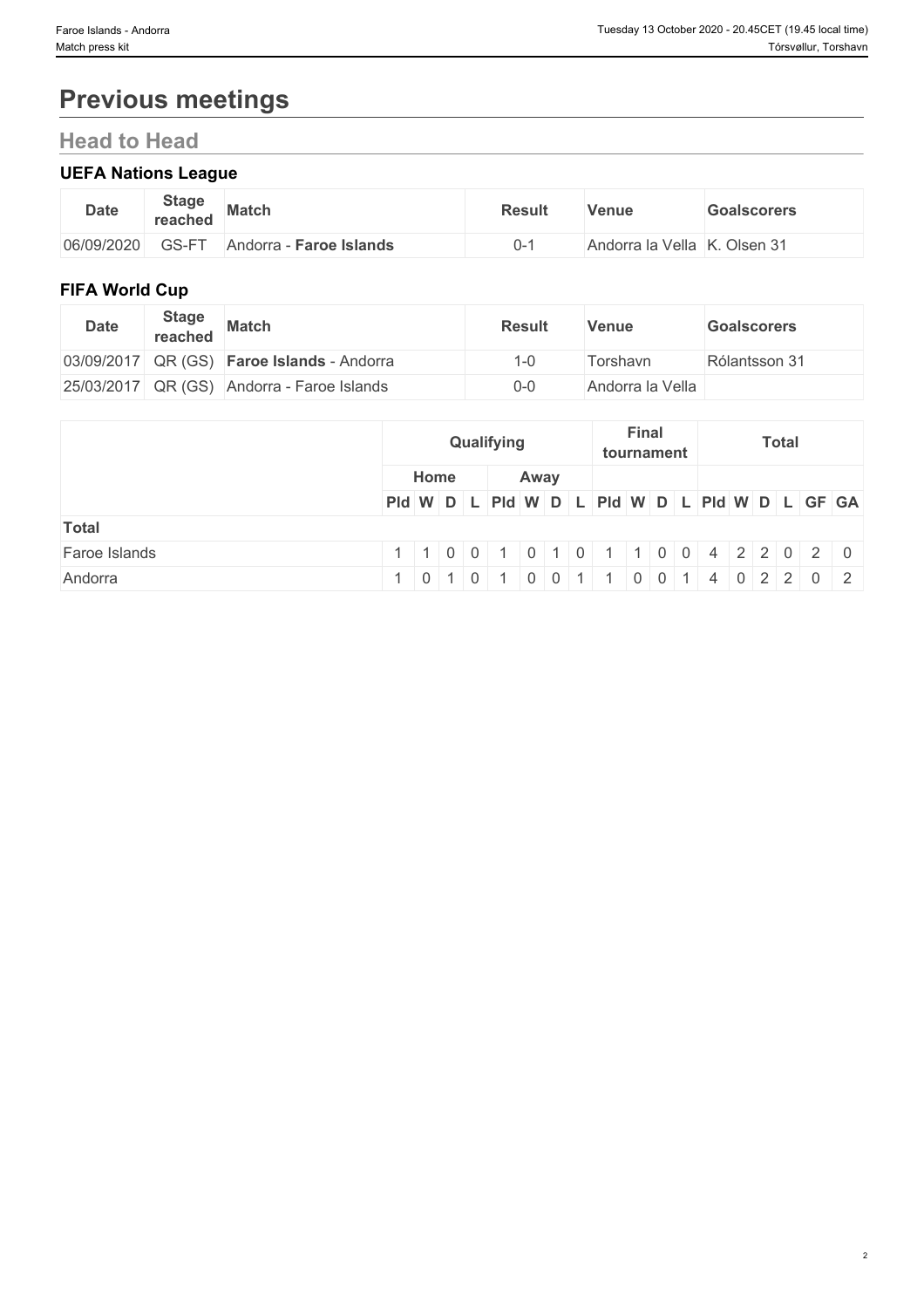## **Squad list**

## **Faroe Islands**

|             |                            |               |     |              |                          | League phase              |                     |  |
|-------------|----------------------------|---------------|-----|--------------|--------------------------|---------------------------|---------------------|--|
|             | No. Player                 | <b>DoB</b>    | Age | Club         | D                        | <b>Pld Gls</b>            |                     |  |
|             | <b>Goalkeepers</b>         |               |     |              |                          |                           |                     |  |
|             | Kristian Joensen           | 21/12/1992 27 |     | KÍ           | $\overline{\phantom{a}}$ | $\mathsf{O}$              | $\mathsf{O}$        |  |
|             | 12 Teitur Gestsson         | 19/08/1992 28 |     | <b>HB</b>    | $\equiv$                 | $\overline{2}$            | $\mathsf{O}$        |  |
|             | 23 Tórður Thomsen          | 11/06/1986 34 |     | <b>NSÍ</b>   | $\sim$                   | $\overline{0}$            | $\mathsf{O}$        |  |
|             | <b>Defenders</b>           |               |     |              |                          |                           |                     |  |
|             | 3 Viljormur Davidsen       | 19/07/1991 29 |     | <b>VB</b>    |                          | $\mathsf 3$               | $\mathsf{O}\xspace$ |  |
|             | 4 Heini Vatnsdal           | 18/10/1991 28 |     | ΚÍ           | $\star$                  | $\overline{2}$            | $\mathbf 0$         |  |
| 5           | Sonni Ragnar Nattestad     | 04/08/1994 26 |     | <b>B36</b>   | $\star$                  | $\ensuremath{\mathsf{3}}$ | $\mathsf{O}\xspace$ |  |
|             | 13 Rógvi Baldvinsson       | 06/12/1989 30 |     | <b>Bryne</b> | $\overline{\phantom{a}}$ | $\mathbf{1}$              | $\overline{0}$      |  |
|             | 15 Odmar Faerø             | 01/11/1989 30 |     | ΚÍ           | $\mathcal{L}$            | $\mathbf{1}$              | $\mathbf{1}$        |  |
|             | 19 Ári Mohr Jónsson        | 22/07/1994 26 |     | Sandnes      | $\overline{\phantom{a}}$ | $\overline{0}$            | $\mathsf{O}$        |  |
|             | <b>Midfielders</b>         |               |     |              |                          |                           |                     |  |
|             | 2 Jóannes Danielsen        | 10/09/1997 23 |     | ΚÍ           | $\star$                  | $\sqrt{3}$                | $\mathbf 0$         |  |
| 6           | <b>Hallur Hansson</b>      | 08/07/1992 28 |     | Horsens      | $\star$                  | $\sqrt{3}$                | $\mathsf{O}\xspace$ |  |
| $7^{\circ}$ | Jóannes Bjartalíð          | 10/07/1996 24 |     | ΚÍ           | $\sim$                   | $\mathfrak{S}$            | $\mathsf{O}\xspace$ |  |
| 8           | <b>Brandur Hendriksson</b> | 19/12/1995 24 |     | Helsingborg  | $\ast$                   | $\ensuremath{\mathbf{3}}$ | $\mathbf{1}$        |  |
|             | 10 Sølvi Vatnhamar         | 05/05/1986 34 |     | Vikingur     | $\star$                  | $\ensuremath{\mathbf{3}}$ | $\overline{0}$      |  |
|             | 16 Gunnar Vatnhamar        | 29/03/1995 25 |     | Vikingur     | $\overline{\phantom{a}}$ | $\mathbf{1}$              | $\mathbf 0$         |  |
|             | 20 Dan Í Soylu             | 09/07/1996 24 |     | <b>HB</b>    | $\equiv$                 | $\mathbf{1}$              | $\overline{0}$      |  |
|             | 21 Hedin Hansen            | 30/07/1993 27 |     | HB           | $\sim$                   | $\overline{0}$            | $\mathsf{O}$        |  |
|             | <b>Forwards</b>            |               |     |              |                          |                           |                     |  |
| 9           | Gilli Rólantsson           | 11/08/1992 28 |     | <b>Brann</b> | $\overline{\phantom{a}}$ | $\mathbf{1}$              | $\mathsf{O}\xspace$ |  |
|             | 11 Klæmint Olsen           | 17/07/1990 30 |     | <b>NSÍ</b>   | $\mathbb{L}$             | $\mathsf 3$               | $\sqrt{2}$          |  |
|             | 14 Jóan Edmundsson         | 26/07/1991 29 |     | Arminia      | $\overline{\phantom{a}}$ | $\mathbf{1}$              | $\boldsymbol{0}$    |  |
|             | 17 Patrik Johannesen       | 07/09/1995 25 |     | ΚÍ           | $\overline{\phantom{a}}$ | $\sqrt{3}$                | $\mathsf{O}$        |  |
|             | 18 Meinhard Olsen          | 10/04/1997 23 |     | <b>GAIS</b>  | $\equiv$                 | $\overline{2}$            | $\mathbf 0$         |  |
|             | 22 Andreas Olsen           | 09/10/1987 33 |     | Vikingur     | $\overline{\phantom{a}}$ | 3                         | $\mathbf{1}$        |  |
| Coach       |                            |               |     |              |                          |                           |                     |  |
|             | - Håkan Ericson            | 29/05/1960 60 |     |              | $\sim$                   | 3                         | $\mathbf 0$         |  |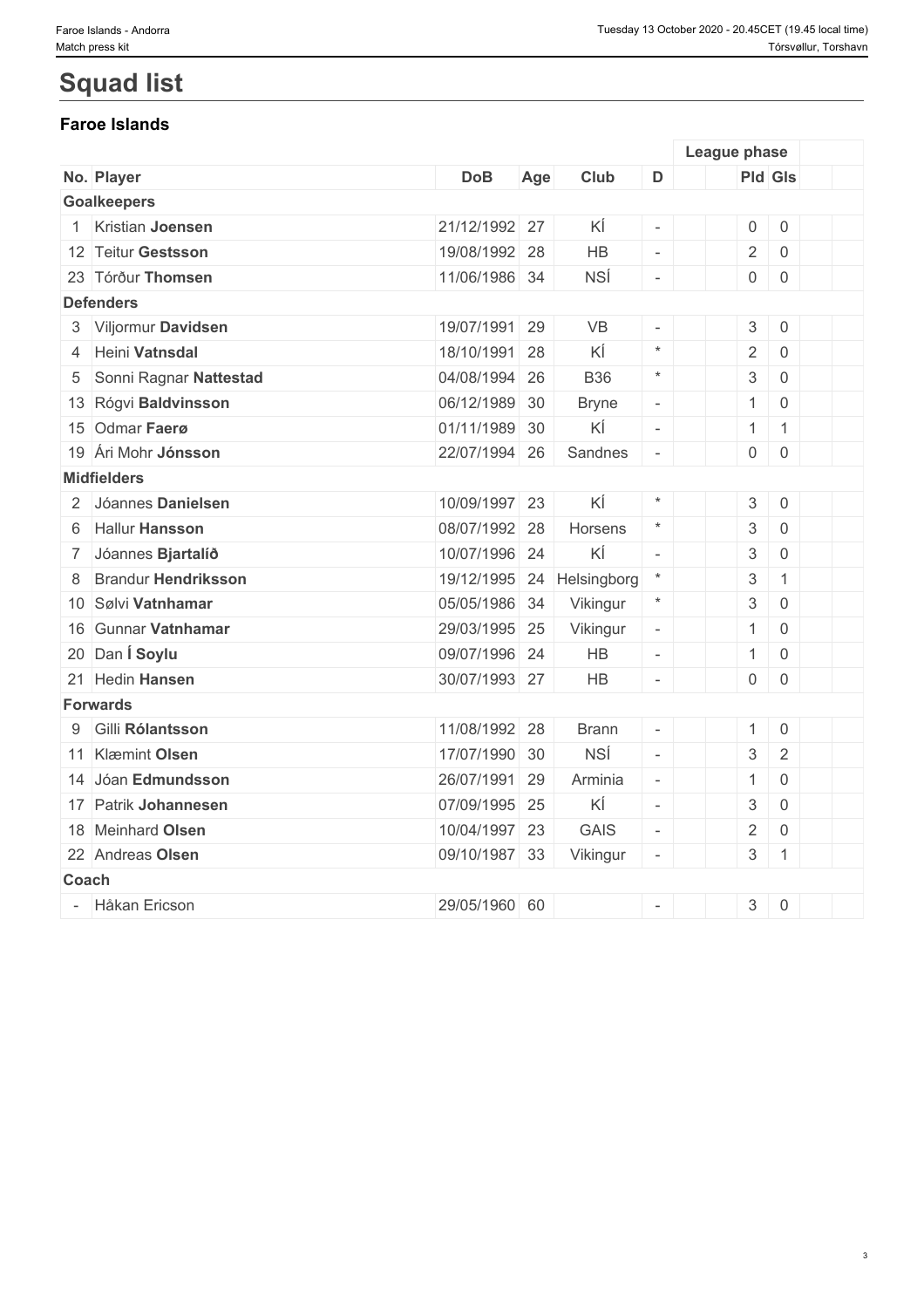#### **Andorra**

|       |                       |                         |     |                                    |                          | League phase              |                     |  |
|-------|-----------------------|-------------------------|-----|------------------------------------|--------------------------|---------------------------|---------------------|--|
|       | No. Player            | <b>DoB</b>              | Age | Club                               | D                        | <b>Pld Gls</b>            |                     |  |
|       | <b>Goalkeepers</b>    |                         |     |                                    |                          |                           |                     |  |
|       | 1 Josep Gomes         | 03/12/1985 34           |     | Inter<br>Escaldes                  |                          | $\sqrt{3}$                | $\mathsf{O}$        |  |
|       | 12 Iker               | 25/07/2001              | 19  | Villarreal                         |                          | $\mathsf{O}\xspace$       | $\mathsf{O}\xspace$ |  |
|       | 13 Francisco Pires    | 25/01/1998 22 Engordany |     |                                    | $\overline{\phantom{a}}$ | $\overline{0}$            | $\mathsf{O}\xspace$ |  |
|       | <b>Defenders</b>      |                         |     |                                    |                          |                           |                     |  |
|       | 3 Albert Alavedra     | 26/02/1999 21           |     | CD<br>Calahorra                    |                          | $\mathsf{O}\xspace$       | $\mathsf{O}\xspace$ |  |
|       | 5 Emili Garcia        | 11/01/1989 31           |     | Inter<br>Escaldes                  | $\star$                  | $\ensuremath{\mathsf{3}}$ | $\overline{0}$      |  |
|       | 15 Moisés San Nicolás | 17/09/1993 27           |     | FC Santa<br>Coloma                 |                          | $\overline{2}$            | $\overline{0}$      |  |
|       | 17 Joan Cervós        | 24/02/1998 22           |     | FC<br>Andorra                      | $\star$                  | $\overline{1}$            | $\overline{0}$      |  |
|       | 20 Adrià Rodrigues    | 14/08/1988 32           |     | Atlètic<br>Escaldes                |                          | $\overline{0}$            | $\mathsf{O}$        |  |
|       | 21 Marc Garcia        | 21/03/1988 32           |     | $\mathsf{CF}$<br>Montañesa         |                          | $\mathbf{1}$              | $\mathbf 0$         |  |
|       | <b>Midfielders</b>    |                         |     |                                    |                          |                           |                     |  |
|       | 4 Marc Rebés          | 03/07/1994 26           |     | FC Santa<br>Coloma                 | $\star$                  | $\overline{2}$            | $\mathsf{O}$        |  |
|       | 6 Albert Reyes        | 24/03/1996 24           |     | Inter<br>Escaldes                  |                          | $\overline{0}$            | $\mathsf{O}\xspace$ |  |
|       | 7 Marc Pujol          | 21/08/1982 38           |     | Inter<br>Escaldes                  | $\star$                  | $\ensuremath{\mathsf{3}}$ | $\mathsf{O}$        |  |
|       | 8 Marcio Vieira       | 10/10/1984 36           |     | Monzón                             | $\overline{\phantom{a}}$ | $\ensuremath{\mathsf{3}}$ | $\mathsf{O}\xspace$ |  |
|       | 10 Jordi Aláez        | 23/01/1998 22           |     | FC Santa<br>Coloma                 |                          | $\ensuremath{\mathsf{3}}$ | $\mathsf{O}\xspace$ |  |
|       | 11 Sergi Moreno       | 25/11/1987 32           |     | Inter<br>Escaldes                  |                          | $\mathsf{O}\xspace$       | $\mathsf{O}$        |  |
|       | 18 Marc Ferré         | 11/01/1994 26           |     |                                    |                          | $\overline{0}$            | $\boldsymbol{0}$    |  |
|       | 23 Jordi Rubio        | 01/11/1987 32           |     | <b>UE Santa</b><br>Coloma          |                          | $\mathbf{1}$              | $\mathbf 0$         |  |
|       | <b>Forwards</b>       |                         |     |                                    |                          |                           |                     |  |
|       | 2 Cristian Martínez   | 16/10/1989 30           |     | Inter<br>Escaldes                  |                          | $\mathfrak{S}$            | $\mathsf 0$         |  |
|       | 9 Aaron Sánchez       |                         |     | 05/06/1996 24 Engordany            | $\overline{\phantom{a}}$ | $\overline{2}$            | $\boldsymbol{0}$    |  |
|       | 14 Ricard Fernandez   | 19/03/1999 21           |     | $\mathsf{C}\mathsf{F}$<br>Igualada |                          | $\mathbf{1}$              | $\overline{0}$      |  |
|       | 16 Alex Martínez      | 10/10/1998 22           |     | FC Santa<br>Coloma                 |                          | $\mathfrak{S}$            | $\mathsf 0$         |  |
|       | 19 Luigi San Nicolas  | 28/06/1992 28           |     | Engordany                          | $\overline{\phantom{a}}$ | 1                         | $\mathsf{O}$        |  |
|       | 22 Victor Bernat      | 17/05/1987 33           |     | UE Santa<br>Coloma                 |                          | $\overline{2}$            | $\mathsf{O}$        |  |
| Coach |                       |                         |     |                                    |                          |                           |                     |  |
|       | Koldo Alvarez         | 04/09/1970 50           |     |                                    | $\overline{\phantom{a}}$ | $3 \ 0$                   |                     |  |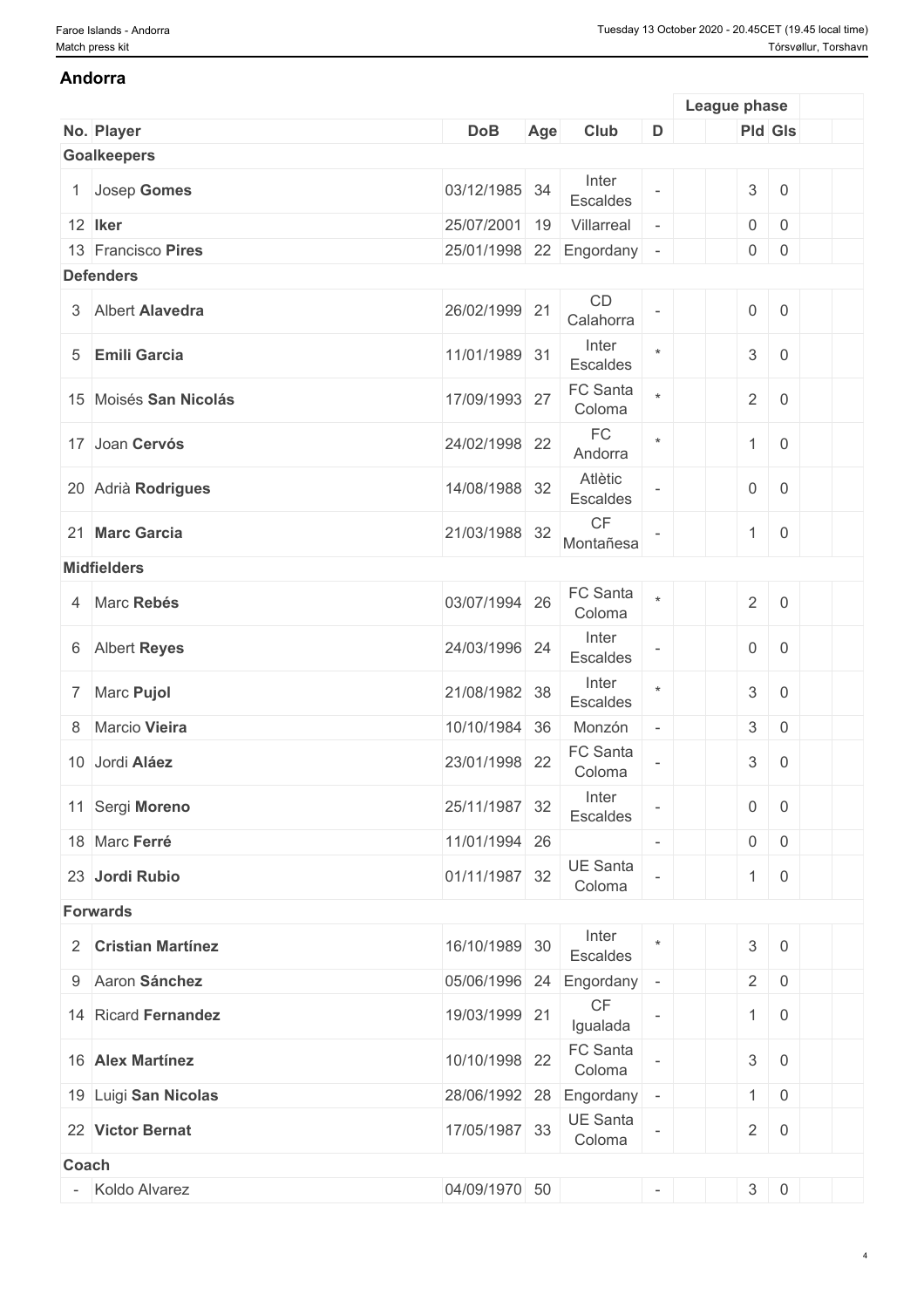## **Match officials**

| <b>Referee</b>            | Antti Munukka (FIN)                            |  |
|---------------------------|------------------------------------------------|--|
| <b>Assistant referees</b> | Jan-Peter Aravirta (FIN), Jukka Honkanen (FIN) |  |
| <b>Fourth official</b>    | Kaarlo Oskari Hämäläinen (FIN)                 |  |
| <b>UEFA Delegate</b>      | Christian Welander (SWE)                       |  |
| UEFA Referee observer     | Andrejs Sipailo (LVA)                          |  |
|                           |                                                |  |

### **Referee**

| Name          | of birth<br>Date | <b>UEFA</b><br>∖ matches |
|---------------|------------------|--------------------------|
| Antti Munukka | 03/03/1982       | 58                       |

## **UEFA Nations League matches between the two teams**

No such matches refereed

## **Other matches involving teams from either of the two countries involved in this match**

| <b>Date</b> | <b>Competition</b> | <b>Stage</b><br>reached | <b>Home Away</b> |                          | <b>Result</b> | Venue  |
|-------------|--------------------|-------------------------|------------------|--------------------------|---------------|--------|
| 07/06/2011  | FIDQ               |                         | e Islands F      | $\overline{\phantom{0}}$ | $2 - 0$       | Toftir |
|             | EURU               | QR                      | Faroe            | Estonia                  |               |        |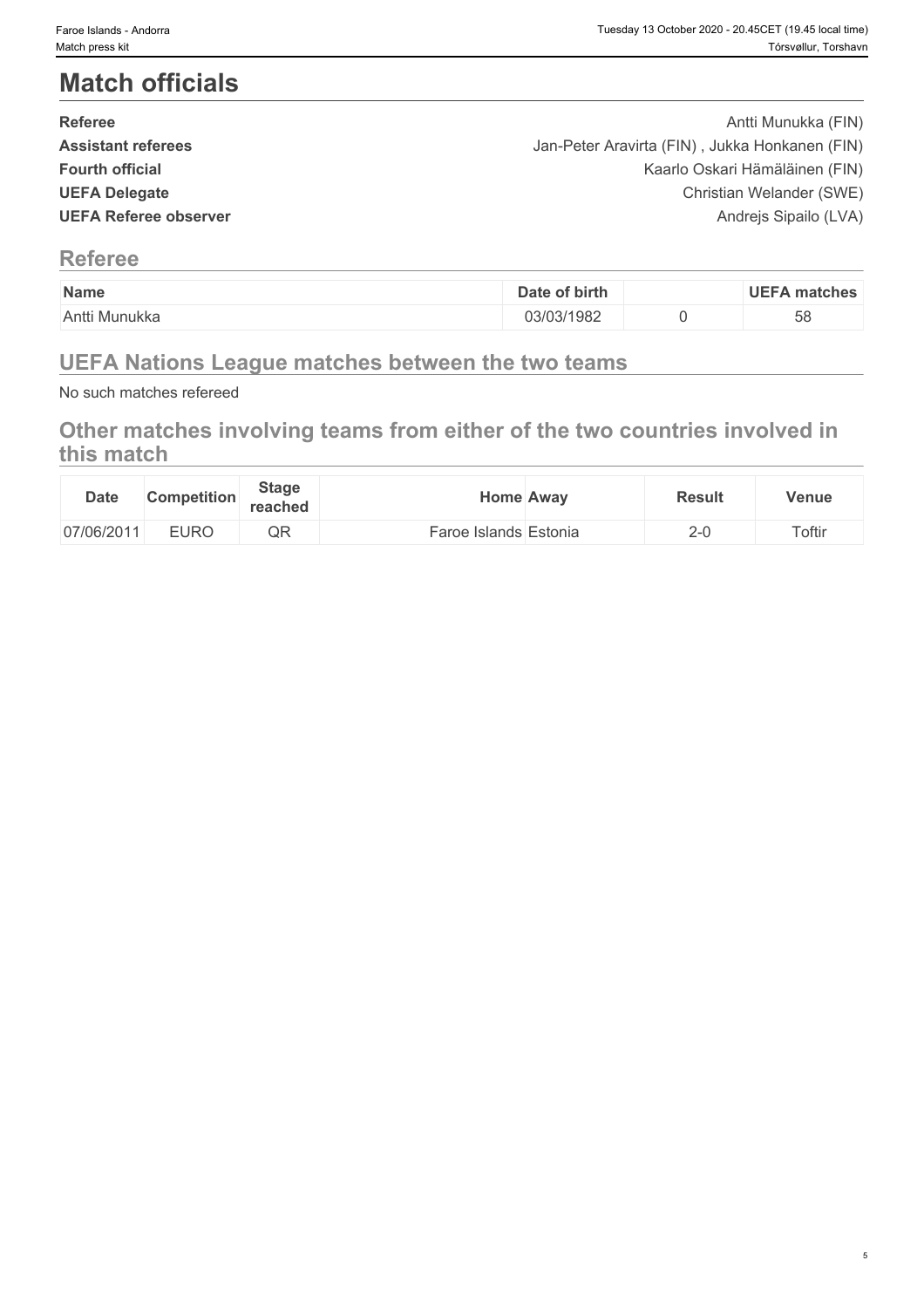## **Match-by-match lineups**

## **Faroe Islands**

#### **UEFA Nations League - Group stage – final tournament**

#### **Group D1**

| Team                 | $PId \mid W \mid D \mid L \mid GF \mid GA \mid Pts \mid$ |                                                    |  |  |  |
|----------------------|----------------------------------------------------------|----------------------------------------------------|--|--|--|
| <b>Faroe Islands</b> | 3 2 1 0 5 3 7                                            |                                                    |  |  |  |
| Latvia               |                                                          | 3030223                                            |  |  |  |
| Malta                |                                                          | $3 \mid 0 \mid 2 \mid 1 \mid 3 \mid 4 \mid 2 \mid$ |  |  |  |
| Andorra              |                                                          | $3 \mid 0 \mid 2 \mid 1 \mid 0 \mid 1 \mid 2 \mid$ |  |  |  |

#### **Matchday 1** (03/09/2020)

#### **Faroe Islands 3-2 Malta**

**Goals:** 1-0 K. Olsen 25, 1-1 Degabriele 37, 1-2 Agius 73, 2-2 A. Olsen 87, 3-2 Hendriksson 90 **Faroe Islands:** Nielsen, Danielsen, V. Davidsen, Vatnsdal, Nattestad, Hansson, Bjartalíð (79 Johannesen), Hendriksson, S. Vatnhamar, K. Olsen (71 A. Olsen), M. Olsen (65 Í Soylu)

#### **Matchday 2** (06/09/2020)

**Andorra 0-1 Faroe Islands Goals:** 0-1 K. Olsen 31 **Faroe Islands:** Gestsson, Danielsen, V. Davidsen, Vatnsdal, Nattestad, Hansson, Bjartalíð (72 M. Olsen), Hendriksson, S. Vatnhamar, K. Olsen (87 Andreasen), Johannesen (58 A. Olsen)

#### **Matchday 3** (10/10/2020)

**Faroe Islands 1-1 Latvia Goals:** 0-1 Ikaunieks 25, 1-1 O. Faerø 28 **Faroe Islands:** Gestsson, V. Davidsen, Nattestad, Hansson, Bjartalíð (82 Johannesen), Hendriksson (11 G. Vatnhamar), Rólantsson (82 Danielsen), S. Vatnhamar (65 Baldvinsson), K. Olsen, O. Faerø, A. Olsen (65 Edmundsson)

#### **Matchday 4** (13/10/2020)

Faroe Islands-Andorra

**Matchday 5** (14/11/2020) Latvia-Faroe Islands

### **Matchday 6** (17/11/2020)

Malta-Faroe Islands

**Andorra**

#### **UEFA Nations League - Group stage – final tournament**

#### **Matchday 1** (03/09/2020)

#### **Latvia 0-0 Andorra**

**Andorra:** Gomes, C. Martínez (84 Clemente), Vales, Rebés, Emili Garcia, Pujol, M. Vieira (75 A. Sánchez), M. San Nicolás, Alex Martínez (92 Aláez), Chus Rubio, Llovera

#### **Matchday 2** (06/09/2020)

**Andorra 0-1 Faroe Islands Goals:** 0-1 K. Olsen 31 **Andorra:** Gomes, C. Martínez, Rebés (69 Victor Bernat), Emili Garcia, Pujol, M. Vieira, Clemente (24 Alex Martínez), Aláez, M. San Nicolás, Chus Rubio (88 Blanco), Llovera

#### **Matchday 3** (10/10/2020)

#### **Andorra 0-0 Malta**

**Andorra:** Gomes, C. Martínez (85 Marc Garcia), Vales, Emili Garcia, Pujol, M. Vieira, A. Sánchez (85 L. San Nicolas), Fernandez (70 Aláez), Alex Martínez (94 Victor Bernat), Cervós, Jordi Rubio

#### **Matchday 4** (13/10/2020)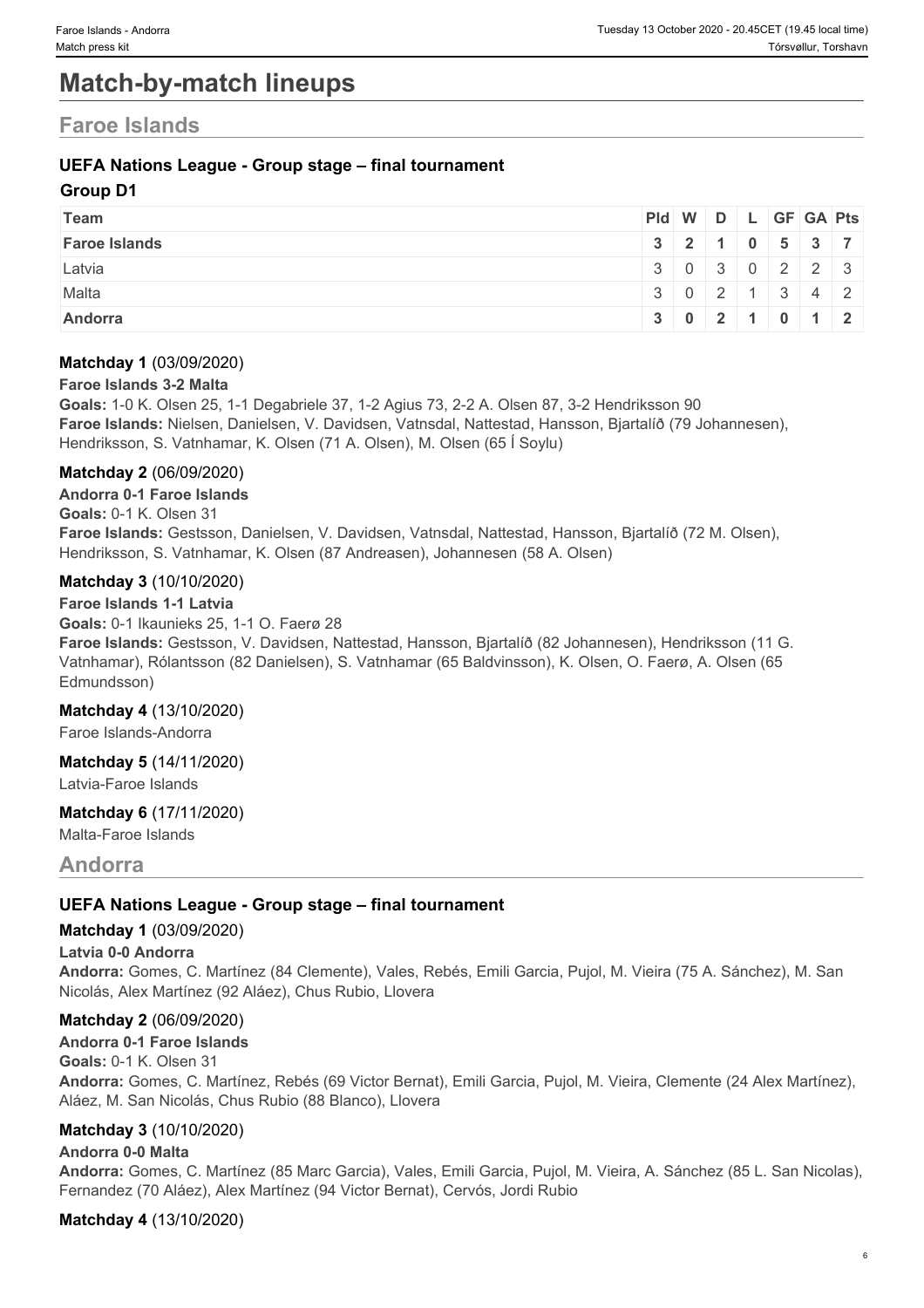Faroe Islands-Andorra

#### **Matchday 5** (14/11/2020)

Malta-Andorra

### **Matchday 6** (17/11/2020)

Andorra-Latvia

7